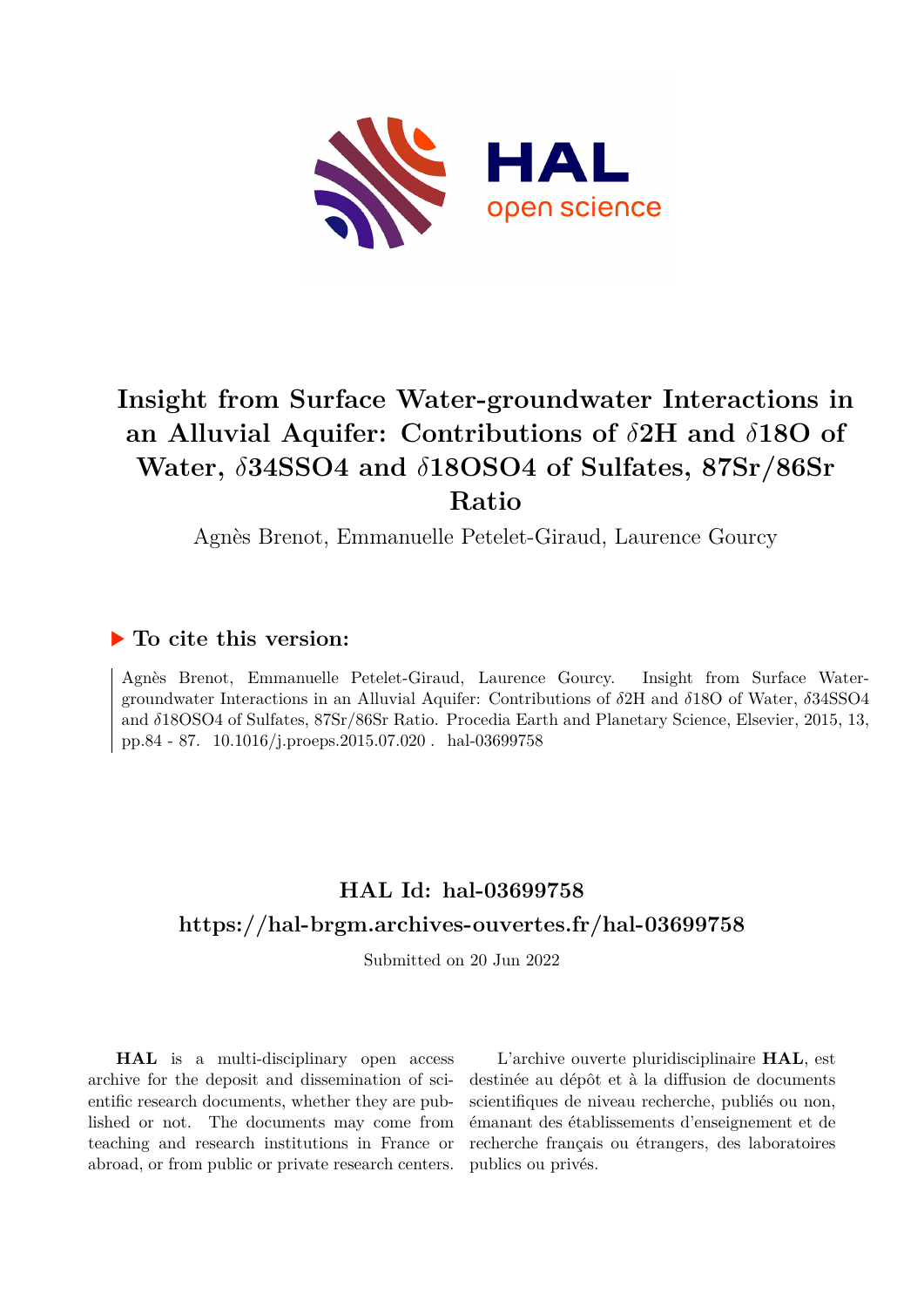

Available online at www.sciencedirect.com



Procedia **Earth and Planetary Science** 

Procedia Earth and Planetary Science 13 (2015) 84 - 87

### 11th Applied Isotope Geochemistry Conference, AIG-11 BRGM

## Insight from surface water-groundwater interactions in an alluvial aquifer: contributions of  $\delta^2$ H and  $\delta^{18}$ O of water,  $\delta^{34}$ S<sub>SO4</sub> and  $\delta^{18}$ O<sub>SO4</sub> of sulfates, 87Sr/86Sr ratio

Agnès Brenot<sup>a,\*</sup>, Emmanuelle Petelet-Giraud<sup>b</sup>, Laurence Gourcy<sup>b</sup>

*a BRGM Rhône-Alpes, 151, boulevard Stalingrad, 69626 Villeurbanne Cedex, France b BRGM, 3, avenue Claude Guillemin,45060 Orléans Cedex2, France* 

#### **Abstract**

Understanding water exchange between streams and groundwater, or surface water-groundwater interactions, is of primary importance for solving conflicts related to water use and for restoring water ecosystems. The main goal of this study was to demonstrate that combination of classic geochemical tools and isotopic tools ( $\delta^2$ H and  $\delta^{18}$ O of water,  $\delta^{34}$ S<sub>SO4</sub> and  $\delta^{18}$ O<sub>SO4</sub> of sulfates,  ${}^{87}Sr/{}^{86}Sr$ ) can lead to a better understanding of surface water - groundwater interactions for a main alluvial aquifer in the Alpes mountains (Isère River alluvial aquifer) used for drinking water supply. We report here the results that identified 3 aquifer units based on groundwater recharge.

© 2015 Published by Elsevier B.V. This is an open access article under the CC BY-NC-ND license

(http://creativecommons.org/licenses/by-nc-nd/4.0/).

Peer-review under responsibility of the scientific committee of AIG-11

*Keywords:* alluvial aquifer; surface water-groundwater interactions; δ<sup>2</sup>H and δ<sup>18</sup>O of water; δ<sup>34</sup>S<sub>SO4</sub> and δ<sup>18</sup>O<sub>SO4</sub> of sulfates; <sup>87</sup>Sr/<sup>86</sup>Sr ratio

#### **1. Introduction**

Interactions between groundwater and surface water play a fundamental role in the functioning of ecosystems. In the context of sustainable river basin management it is crucial to understand and quantify exchange processes and pathways between groundwater and surface water. Alluvial aquifer exchange processes can proceed in two ways: groundwater flow through the streambed into the stream (gaining stream), and stream water infiltrates through the sediments into the groundwater (losing stream). Often, a stream is gaining in some reaches and losing in other reaches. Knowledge of these exchange processes is fundamental to understand the quality, the flow, the stage and the water temperature of both rivers and groundwater. This can be of crucial importance for implementation of restoration measures and to develop new ways of efficiently using water resources at a basin scale. Numerous methods are currently applied and described in the literature for estimating interactions between groundwater and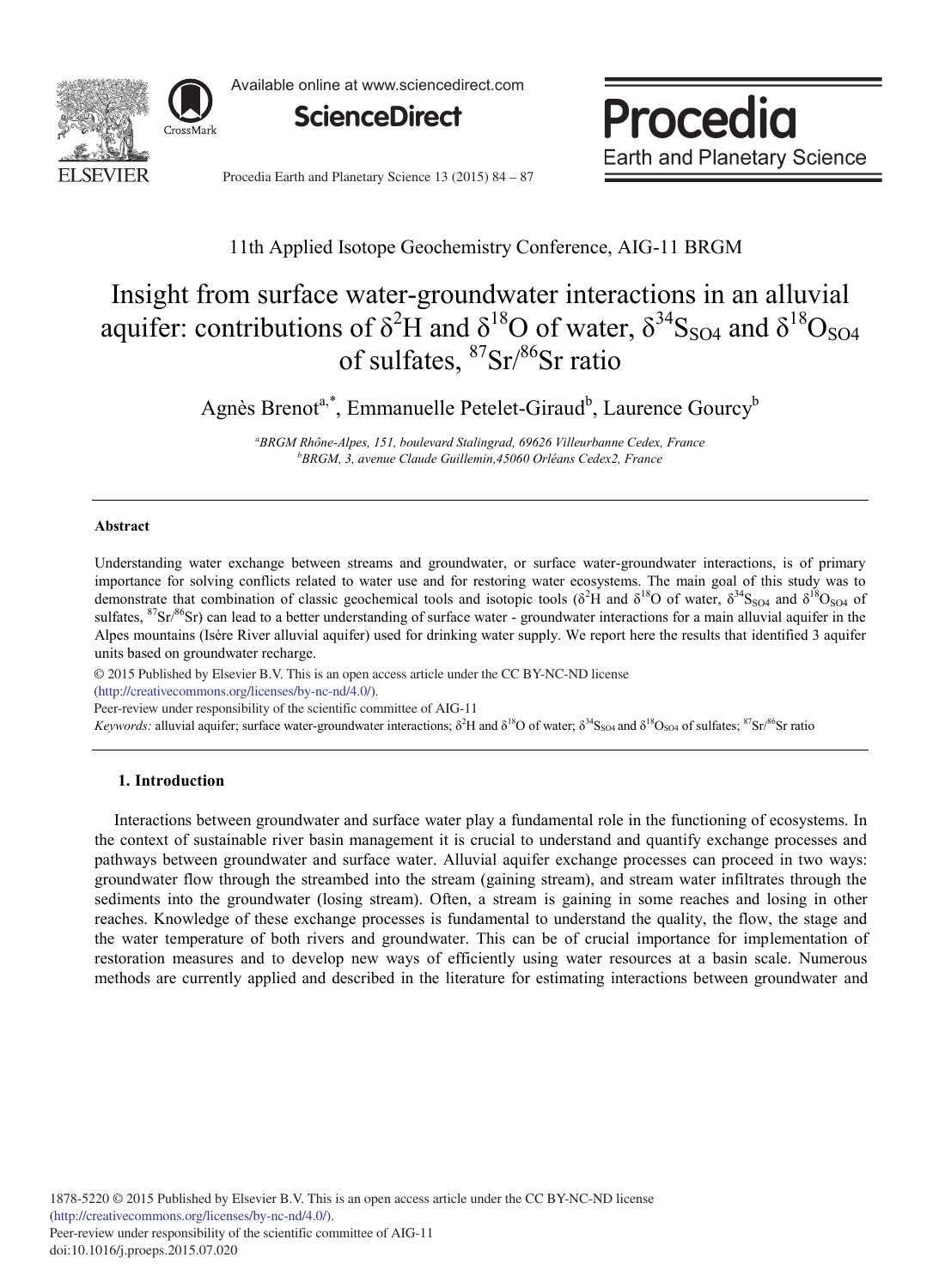surface water<sup>1,2</sup>, but only few studies have combined isotopic approach with "classical" methods (measurement of water table, pumping test, incremental streamflow...). Here, we present a combined approach in order to constrain the recharge of the Isère River alluvial aquifer which is expected to be connected with the Isère River flow. Hydrogeological, hydrogeochemical, geological, geophysical data were acquired and combined to study the Isère River alluvial aquifer at the neighborhood of Albertville city (French Alps). The main objective is to test whether isotopic tools are relevant or not for tracing multiple and complex groundwater/surface-water relationships.

#### **2. Characteristics of the Isère River alluvial aquifer and Isère River basin**

In this study we focused investigations on Isère River alluvial aquifer located in the neighborhood of Albertville city (Fig. 1). The studied area covers the Isère River alluvial aquifer expansion for the administrative limits of the local council of Albertville district (SCOT Arlysère: Schéma de COhérence Territoriale Arlysère). For the studied area, alluvial aquifer is used mainly for drinking water supply. The Isère alluvial aquifer corresponds to a sequence of unconsolidated to moderately consolidated sand and gravel deposits. The thickness of these deposits may be highly variable (from 10 m up to 300 m) but this information is not well documented, especially on our studied area where the deepest borehole (70-80 m) drilled into the alluvial deposits did not reach the underlying bedrock. The expected recharge of the alluvial aquifer is from precipitation, through surface water-groundwater interactions with the Isère River and/or through other aquifers (groundwater flows from the Beaufortain and Belledonne hillsides, mountain ranges surrounding the studied area, see Fig.  $1$ )<sup>3</sup>.

The Isère River is a 286 km long river in southeastern France. Its source is in the Alps on the border with Italy.. It flows into the Rhône River (left bank) in Pont-de-l'Isère, a few km north of Valence. Its upper valley is called Tarentaise, and its middle valley Grésivaudan. Upstream of the studied area (Fig. 1), the Isère River basin includes mountain ranges (Belledonne and Beaufortain massif) that in a geological and structural context belong to the External Crystalline Massifs (ECM). The ECM form the backbone of the Alpine arc and represent the Hercynian-age basement of the European plate that was uplifted during the collisional stage of the Alpine orogeny<sup>4,5</sup>. The External Crystalline Massifs (ECM) are in particular noted for occurrences of elevated concentrations of arsenic and antimony in groundwater. Arsenic-bearing sulfide minerals, such as pyrite, arsenian pyrite, and arsenopyrite, are the most likely sources of As leached within the crystalline ECM rocks. Upstream of the studied area, the Isère River also flows on evaporite formation (mainly gypsum) of Triassic age along the Synclinal Median Fault<sup>5</sup> that results in locally high sulfate concentration in river water<sup>6</sup>. Thus, due to local context, groundwater from Isère alluvial aquifer may display high concentrations in arsenic, antimony or sulfate that could lead to higher production cost for drinking purpose (due to water treatments involved to reach concentrations below French drinking water guidelines).

#### **3. Materials and Methods**

#### *3.1. Hydrogeological data*

Elevation of the groundwater table of the Isère River alluvial aquifer and of the stream stage of the Isère River were measured for 114 points (99 bore wells and 15 stream stage see Fig. 1), for 2 different water stages (low flow period in September 2011 and high flow period in April 2012).

#### *3.2. Hydrogeochemical data*

Groundwater from the Isère River alluvial aquifer (10 sampling points) and inputs of water and dissolved elements that could be involved in the recharge of the Isère alluvial aquifer (8 sampling points including springs from the hillsides and river water) were sampled during two sampling campaigns (September 2011 and April 2012). The concentrations of major cations  $(Ca^{2+}, Na^+, K^+, Mg^{2+}$  by ICP-AES); major anions  $(Cl, NO_3, SO_4^{2-}, PO_4^{2-}$  by ion chromatography) and trace elements (As, Sb by ICP-MS) were measured. H and O isotope compositions of water  $(\delta^2 H_{H2O}, \delta^{18}O_{H2O})$ , Sr isotope compositions of dissolved Sr ( $^{87}Sr/86}Sr$ ), S and O isotope compositions of dissolved sulfate  $(\delta^{18}O_{SO4}, \delta^{34}S_{SO4})$  were measured respectively with a Finnigan MAT 252 (IRMS), Finnigan MAT 262 (TIMS) and a Delta+XP mass spectrometer coupled in continuous- flow mode to a Thermo elemental analyser.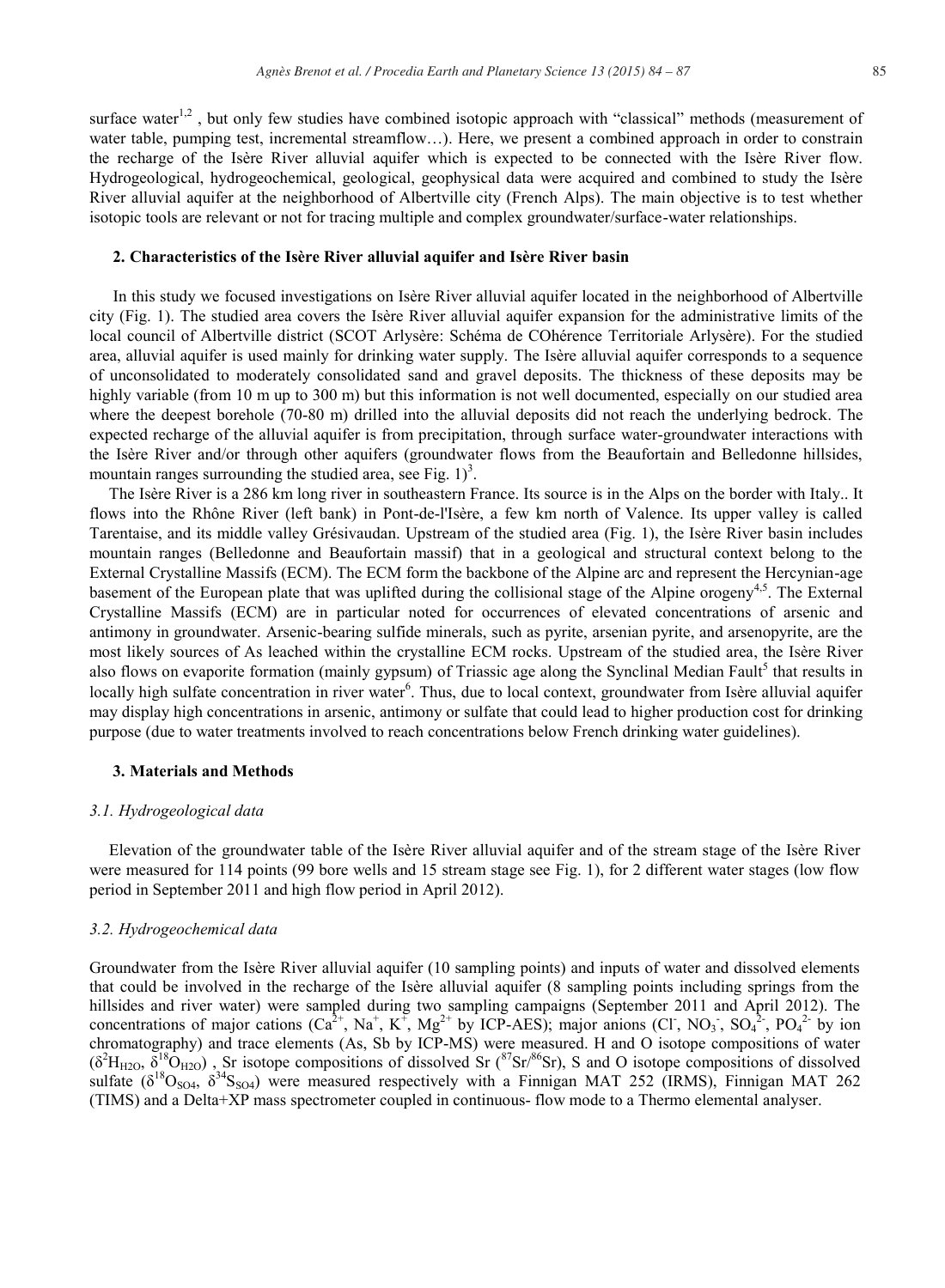#### *3.3. Geophysical data*

Electrical Resistivity Tomography and High-Resolution Seismic Reflection were carried out, upstream Albertville, to constrain the geometry of the detrital deposits in the Isère alluvial valley (Fig. 1).



Fig. 1. Location of the studied area and data acquired.

#### **4. Results and discussion**

Upstream Albertville city, combining all the approaches, strong exchanges between groundwater of the Isère River alluvial aquifer and the Isère River have been evidenced. This is supported by (1) comparable flow direction for the aquifer and the Isère River, (2) environmental tracers suggesting that a significant proportion of water is provided by the Isère River and (3) geometry of the sedimentary deposits suggesting that stream is gaining in some reaches (rock bar) and losing in other reaches (overdeepened glacial basin). Isotope data provided decisive information. All the isotopic tracers investigated  $(\delta^2H_{H2O}, \delta^{18}O_{H2O}, \delta^{18}O_{SO4}, \delta^{34}S_{SO4}, \delta^{7}Sr)^{86}Sr)$  justify that the main groundwater recharge is coming from Isère River. As an example, S and O isotopes of dissolved sulfates in groundwater (see  $\delta^{34}S_{SO4}$  values on Fig. 2) are marked by Triassic gypsum deposits occurring on the Isère River watershed upstream Albertville city.

Downstream Albertville city, surface water - groundwater interactions are limited and two aquifer units are distinguished (Fig. 2). One on the left river bank of the Isère River where hydrogeological data revealed that Arly River and Isère River alluvial aquifer are disconnected. Groundwater stages of the alluvial aquifer suggest that exchanges with Isère River could occur but environmental tracers evidenced that groundwater recharge involves mainly Beaufortain and Belledonne hillsides (arsenic and antimony inputs due to weathering of metamorphic rocks). On the right river bank of the Isère River, all data suggest that the recharge of the alluvial aquifer is mainly controlled by water coming from the Bauges hillsides. The key role played by the hillsides downstream Albertville is supported by the geometry of alluvial fans documented in the literature. Here, isotope data also provided decisive information. Groundwater display different  ${}^{87}Sr/{}^{86}Sr$ ,  $\delta {}^{18}O_{SO4}$  and  $\delta {}^{34}S_{SO4}$  signatures depending on the location of the alluvial aquifer (left/right river bank of the Isère River). As an example (see Fig. 2), groundwater one the left river bank of the Isère River is marked by the isotopic signature of the Beaufortain and Belledonne hillsides. Whereas, groundwater one the right river bank of the Isère River is marked by the isotopic signature of the Bauges hillsides.